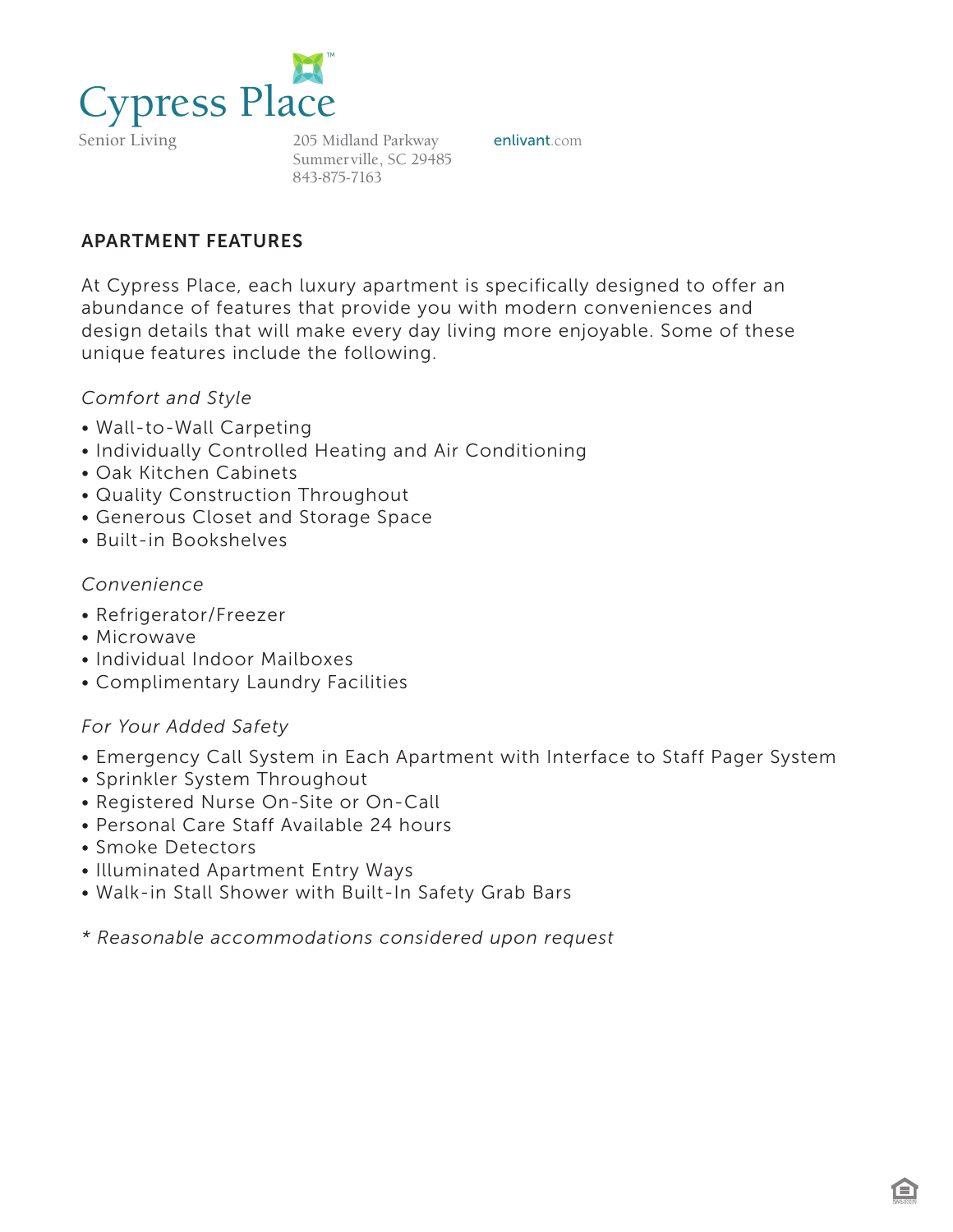

*Cypress House*  205 Midland Parkway **enlivant**.com Summerville, SC 29485 843-875-7163



## *One Bath*  Studio

*320 Square Feet (approximately)* One Bath 320 Square Feet (approximately)